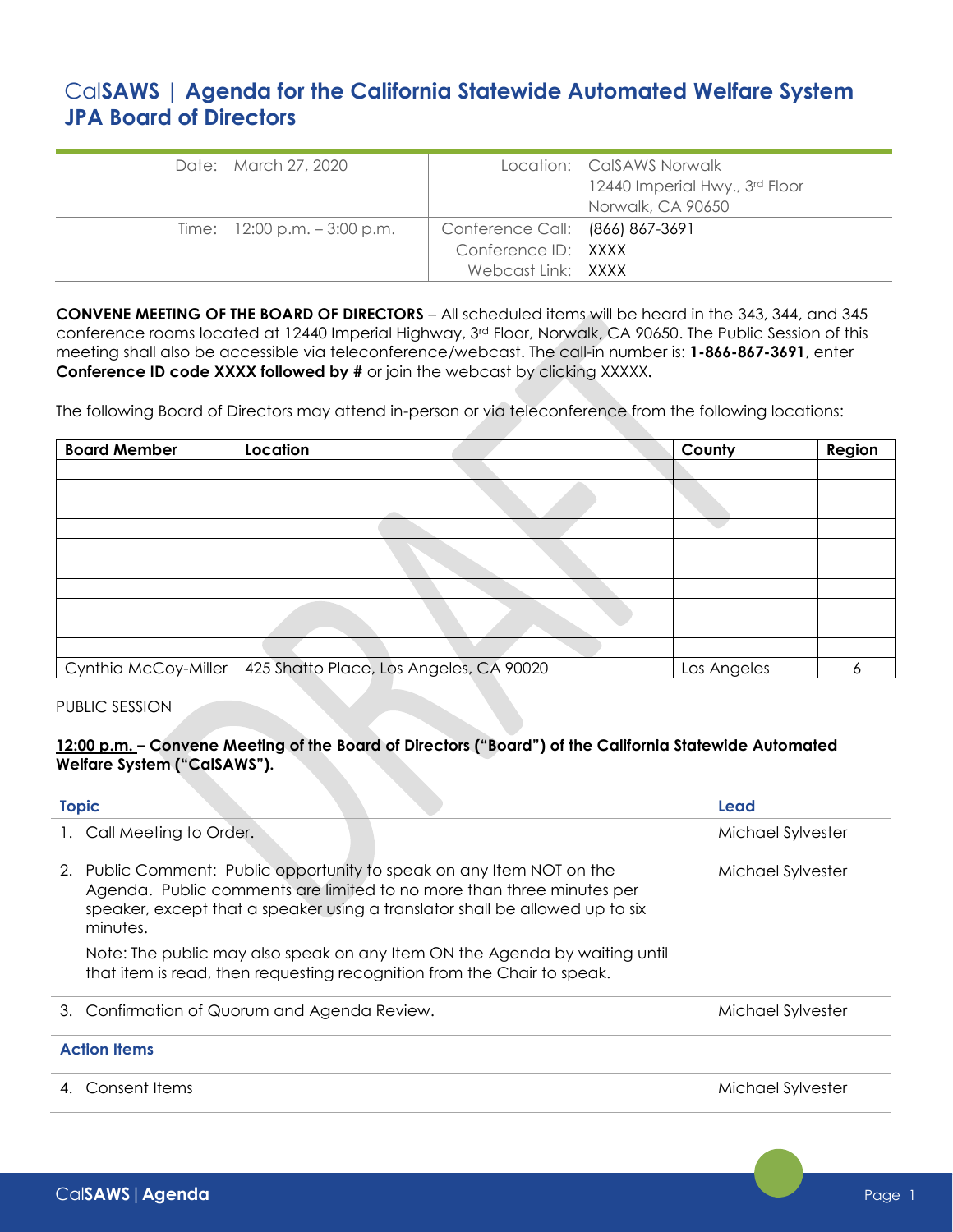d. Approval of LRS Accenture Base Agreement Amendment 21 (contingent upon Federal approval), which includes requests for:

a. Approval of the Minutes and review of the Action Items from the February 14,

b. Approval of LRS Accenture Base Agreement Amendment 20, which includes

2) Updates to the Total Maximum Contract Sum for ABAWD Phase 3 and

c. Approval of C-IV Accenture Amendment 107 package, which includes

1) C-IV Accenture Change Order CO-117 – ABAWD Phase 3

3) Amendment 107 (references CO-117 and County Purchases)

- 1) Revised Exhibits U, W, and X
- 2) New Exhibit AA for Functional Design Sessions (Scheduling, Task Management, Non-State Forms, APIs, etc.) and Analytics, Facilities Expansion for Suite 100 and 120 to begin in November 2020
- e. Approval of C-IV First Data Amendment 68 package, which includes requests for:
	- 1) C-IV First Data Change Order CO-058 ABAWD

2020 CalSAWS JPA Board of Directors meeting.

- f. Approval of DXC Amended and Restated Agreement, which includes:
	- 1) Name Change

requests for:

FCED

requests for:

1) Updates to Exhibit C

2) County Purchases

- 2) Updates to cost schedules
- g. Approval of Eide Bailly Amendment to expand audit services of JPA financial statements with the inclusion of CalWIN Counties for SFY 2019-20.
- h. Approval of RGS Amendment 31, which includes requests for:
	- 1) Addition of the Implementation Manager position description and classification
	- 2) Updates to the C-IV Project Director classification

### **Informational Items**

| 5. CalSAWS Quarterly Financial Update           | <b>Holly Murphy</b> |
|-------------------------------------------------|---------------------|
| 6. CalSAWS Conference Discussion                | John Boule          |
| 7. CalSAWS Staffing Update                      | <b>Holly Murphy</b> |
| Update on State/Federal Approvals<br>8.         | John Boule          |
| <b>Functional Design Amendment</b>              | Diane Alexander     |
| <b>IAPDU</b><br>$\bullet$                       | Tom Hartman         |
| Schedule Adjustment                             |                     |
| <b>FCED Update</b>                              |                     |
| Imaging/Task Management Overview/Timeline<br>9. | Seth Richman        |

## **Topic Lead**